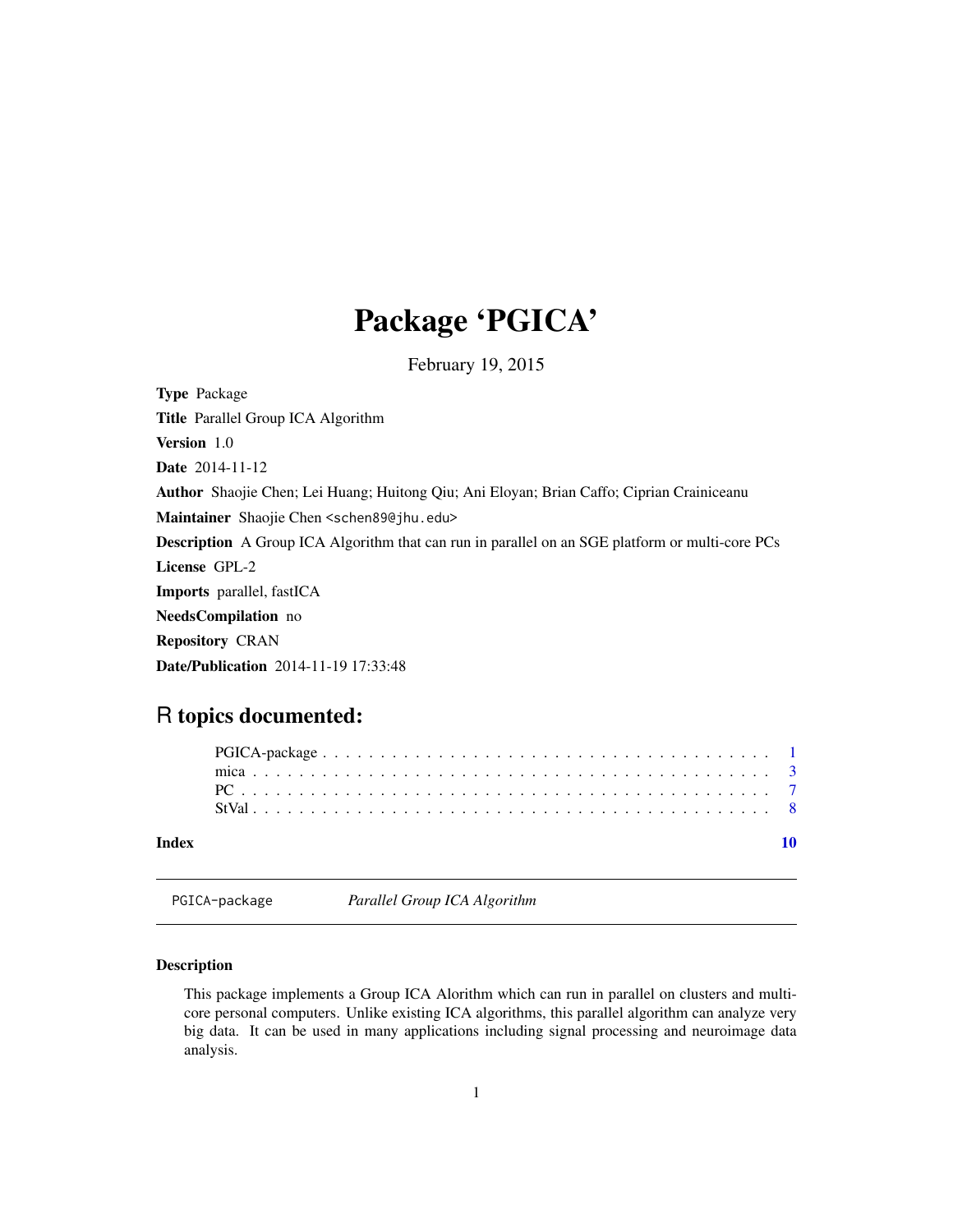2 PGICA-package

Details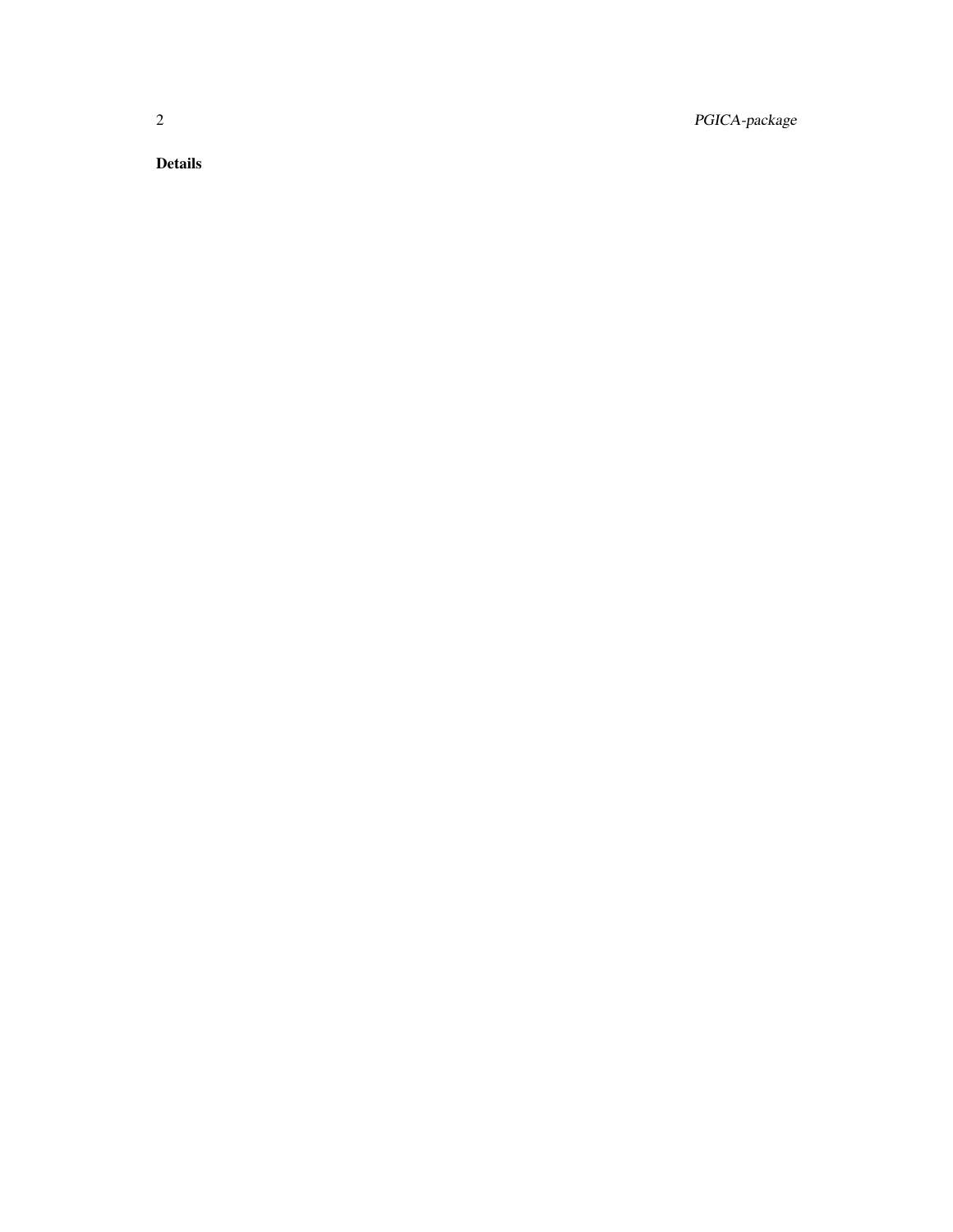| <b>PGICA</b> |
|--------------|
| Package      |
| 1.0          |
| 2014-11-12   |
| $GPL-2$      |
|              |

<span id="page-2-0"></span>The two main functions in this package are StVal and mica. mica is the main ICA function and StVal calculates initial values for mica.

#### Author(s)

Ani Eloyan, Shaojie Chen, Lei Huang, Huitong Qiu Maintainer: <schen89@jhu.edu> Shaojie Chen

#### References

Ani Eloyan, Ciprian M. Crainiceanu and Brian S. Caffo: Likelihood Based Population Independent Component Analysis

mica *This is the main function for Parallel ICA algorithm*

#### Description

This function is the implementation of a parallel likelihood-based ICA algorithm. It can run in parallel on clusters and multi-core personal computers.

#### Usage

```
mica(W0=0,n.b=1000,maxit=200,maxN=75,l.b=-10,u.b=10,N0=19,epsilon=10^(-4),
hc=0,alpha=1,ind=500,nproc=10)
```
#### Arguments

| WØ    | W0 is the initial value for mixing matrix W. It is calculated from function<br>$StVal()$ .   |
|-------|----------------------------------------------------------------------------------------------|
| n.b   | n.b is the number of bins when estimating densities of underlying independent<br>components. |
| maxit | maxit is the maximum number of iterations for the algorithm.                                 |
| maxN  | maxN is the maximum number of Gaussian distributions used to estimate den-<br>sity.          |
| 1.b   | 1.b is a lower bound of the interval on which we will estimate density.                      |
| u.b   | u.b is an upper bound of the interval on which we will estimate density.                     |
| N0    | NO is the starting number of Gaussian distributions for density estimation.                  |
|       |                                                                                              |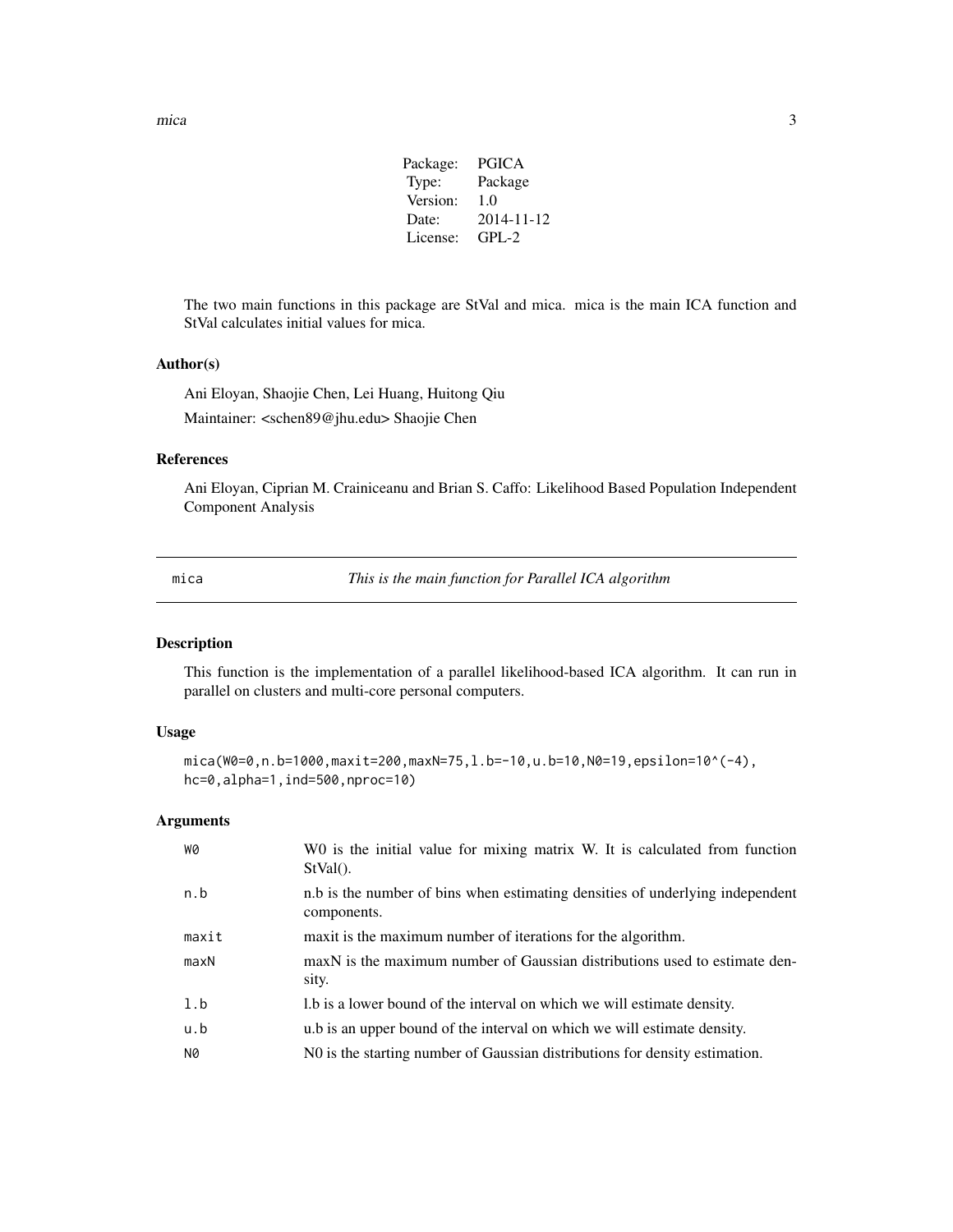| epsilon | epsilon is the tolerance for the difference of estimations between 2 successive<br>iterations. |
|---------|------------------------------------------------------------------------------------------------|
| hc      | he is not used here.                                                                           |
| alpha   | alpha is the step size for Newton algorithm.                                                   |
| ind     | ind is a tuning parameter to speed up big matrix multiplication.                               |
| nproc   | nproc is the number of parallel processes to use.                                              |

#### Details

The Independent Component Analysis (ICA) model can be written as: X=AS, where X is T by V matrix, A is T by T square matrix and S is T by V matrix. We assume that the rows of S are independent. Denote the inverse of A as W, then with W and X we can calculate S. The goal of our parallel ICA algorithm is to calculate A (thus S) from X with independence assumption. In neuroimaging analysis, The rows of S can be intepreted as functional networks.

#### Value

mica returns a list of estimations. The first component of the list is the value of W.

#### Author(s)

Ani Eloyan, Shaojie Chen, Lei Huang and Huitong Qiu et.al.

#### References

Ani Eloyan, Ciprian M.Crainiceanu and Brian S.Caffo: Likelihood Based Population Independent Component Analysis

#### Examples

```
###################### Generating simulation data
n=2000
m=2N.s=3
A.true1=matrix(c(0.75,0.25,0.5,-0.5), 2, 2, byrow=TRUE)
A.true2=matrix(c(1,0,0.5,-0.5), 2, 2, byrow=TRUE)
A.true3=matrix(c(1,0.5,0.75,1), 2, 2, byrow=TRUE)
W.true1=solve(A.true1)
W.true2=solve(A.true2)
W.true3=solve(A.true3)
S1=rgamma(n,shape=4,scale=0.25)
S2=rgamma(n,shape=2,scale=2)
S.true=cbind(S1,S2)
tr=PGICA:::trans(S.true,W.true1)
S.true=tr[[1]]
```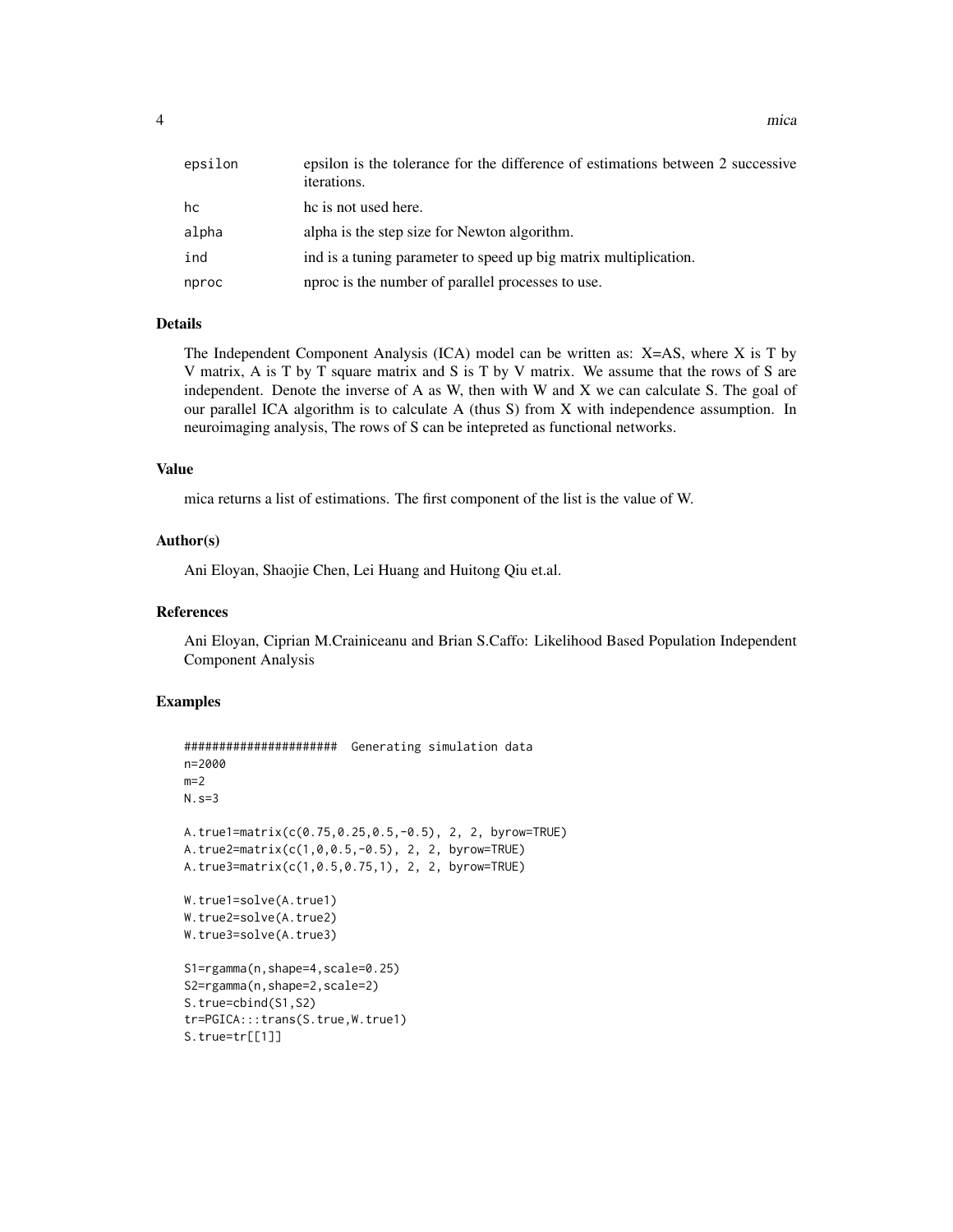#### mica 5 and 5 and 5 and 5 and 5 and 5 and 5 and 5 and 5 and 5 and 5 and 5 and 5 and 5 and 5 and 5 and 5 and 5 and 5 and 5 and 5 and 5 and 5 and 5 and 5 and 5 and 5 and 5 and 5 and 5 and 5 and 5 and 5 and 5 and 5 and 5 and 5

```
X.true1=S.true%*%A.true1
X.true2=S.true%*%A.true2
X.true3=S.true%*%A.true3
require(fastICA)
f1=fastICA(X.true1,n.comp=m)
f2=fastICA(X.true2,n.comp=m)
f3=fastICA(X.true3,n.comp=m)
X=c(list(t(f1$X%*%f1$K)),list(t(f2$X%*%f2$K)),list(t(f3$X%*%f3$K)))
K=c(list(f1$K),list(f2$K),list(f3$K))
X.full=c()
for(i in 1:N.s){
X.full=cbind(X.full,t(X[[i]]))
}
f=fastICA(X.full,n.comp=m)
tr=PGICA:::trans(f$S,f$W)
S.f=tr[[1]]
W1=solve(f$A[,1:m])
W2=solve(f$A[,(m+1):(2*m)])
W3=solve(f$A[,(2*m+1):(3*m)])
XtX=t(X.full)%*%X.full
sv=svd(XtX)
Sigma=diag(sqrt(sv$d))
SigmaInv=diag(1/sqrt(sv$d))
U=sv$u
V=X.full%*%U%*%SigmaInv
V.l=V[,1:m]
Sigma.l=Sigma[1:m,1:m]
U.I=t(U)[1:m,]X.app=V.l%*%Sigma.l%*%U.l
X.a=c()W0=C()for(i in 1:N.s){
X.a[[i]]=t(Xapp[,((i-1)*m+1):(i*m)]W0=c(W0,list(t(solve(Sigma[1:m,1:m]%*%U.l[,((i-1)*m+1):(i*m)]))))
}
f=fastICA(X.full,n.comp=m)
S.f=f$S
dir.create('./Sim')
setwd("./Sim")
for(i in 1:N.s){
X=X.a[[i]]
save(X,file=paste(paste("app",i,sep=""),".rda",sep=""))
}
```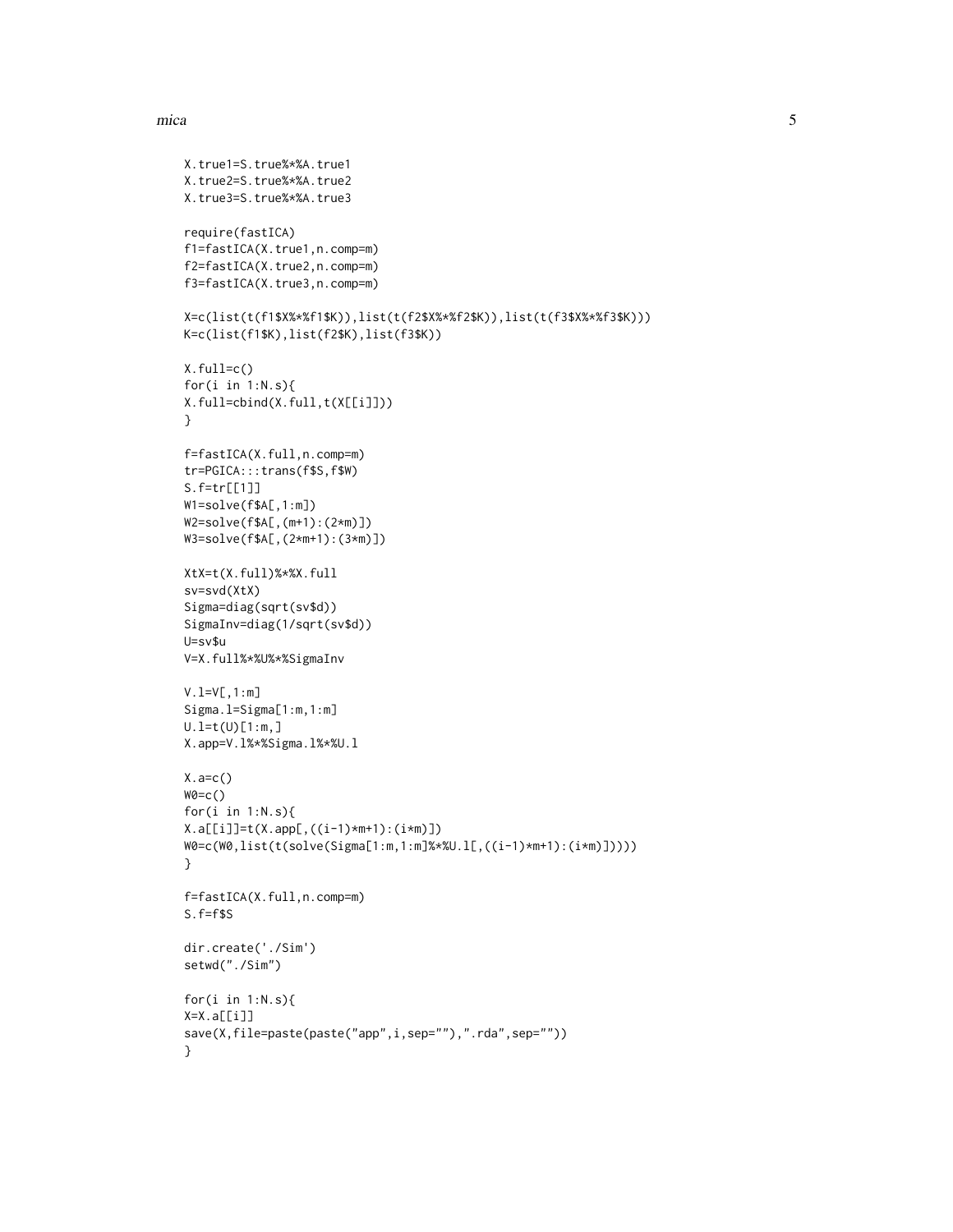6 mica mica and the contract of the contract of the contract of the contract of the contract of the contract of the contract of the contract of the contract of the contract of the contract of the contract of the contract o

```
save(W0,A.true1,A.true2,A.true3,K,W1,W2,W3,file="W0.rda")
save(S.f,S.true,file="Sfiles.rda")
setwd("..")
#################### Use PGICA to analyze above generated data
maxit=100
maxN=50
N0=19
epsilon=10^-3
WQ=Qhc=0
u.b=10
l.b=-10
alpha=0.5
require(fastICA)
m=2n.b=1000
N.s=3
n=2000
ind=500
setwd("./Sim")
fileDir=getwd()
files = dir(fileDir, pattern = "*", full.names = TRUE)
files=files[c(3:5,1,2)]
load("./W0.rda")
load(files[1])
f=fastICA(t(X),n.comp=m)
tr=PGICA:::trans(f$S,t(f$A))
S.f=t(tr[[1]])
A.f=t(tr[[2]])
for(subj in 2:N.s){
W.temp=solve(W0[[1]]%*%t(A.f))%*%W0[[subj]]
W0[[subj]]=W.temp
}
W0[[1]]=solve(t(A.f))
require(parallel)
res=mica(W0,n.b,maxit,maxN,l.b,u.b,N0,epsilon,hc,alpha,ind,nproc=2)
tmp=((solve(res[[1]][[1]]))%*%S.f)
#hist(tmp[1,])
#hist(tmp[2,])
#hist(S.true[,1])
#hist(S.true[,2])
#This real data example is time-consuming
#m=20;
#N.s=1;
#alpha=0.5;
#setwd("..")
```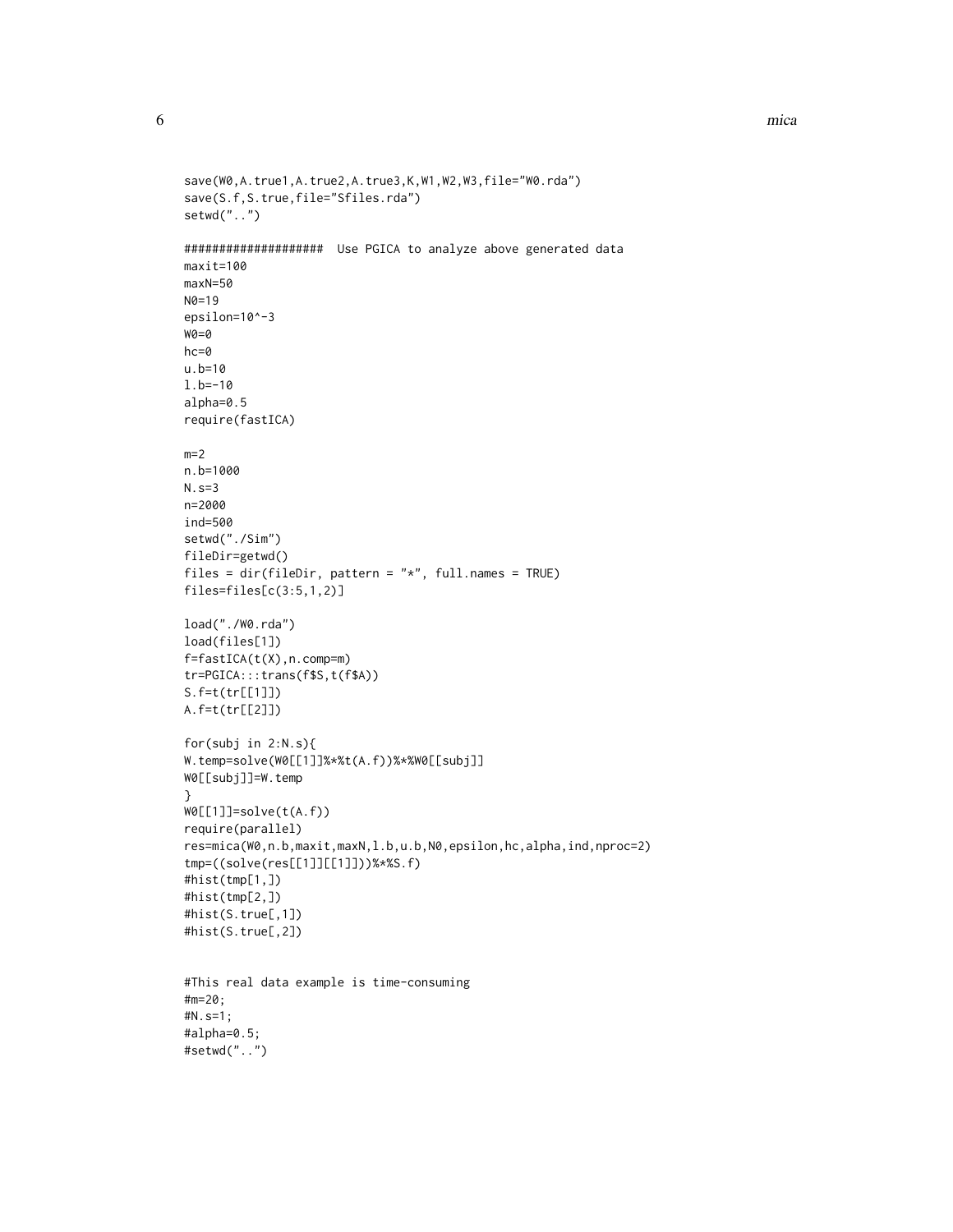#### <span id="page-6-0"></span> $PC$  7

```
#dir.create('./data')
#data(PC,package="PGICA")
#save(PC,file="./data/sample.rda")
#StVal("./data/",m=20,N.s=1,V=30000)
#fileDir=getwd()
#files = dir(fileDir, pattern = "*.rda", full.names = TRUE)
#nfiles = length(files)
#outfile="m20.rda"
#setwd(fileDir)
#load("W0.rda")
#n=30000
#maxit=80
#maxN=50
#N0=19
#ind=100
#epsilon=10^-3
#hc=0
#u.b=10
#l.b=-10
#n.b=1000
#files=files[c(2,1)]
#res=mica(W0,n.b,maxit,maxN,l.b,u.b,N0,epsilon,hc,alpha)
```
PC *A sample fMRI data in .rda format.*

#### Description

This is a subsample of real fMRI data from the 1000 Connectome Project.

#### Usage

data(PC)

#### Format

PC is a 30000 by 20 matrix, where 30000 is the number of voxels in brain.

#### Details

This is not the original data, but the data after a dimension reduction(from 67749 by 100 to 67749 by 20) using PCA. Then a sample of 30000 voxels are picked out of 67749. The sample is achieved by setting the seed to be 0.

#### Source

http://www.nitrc.org/projects/fcon\_1000/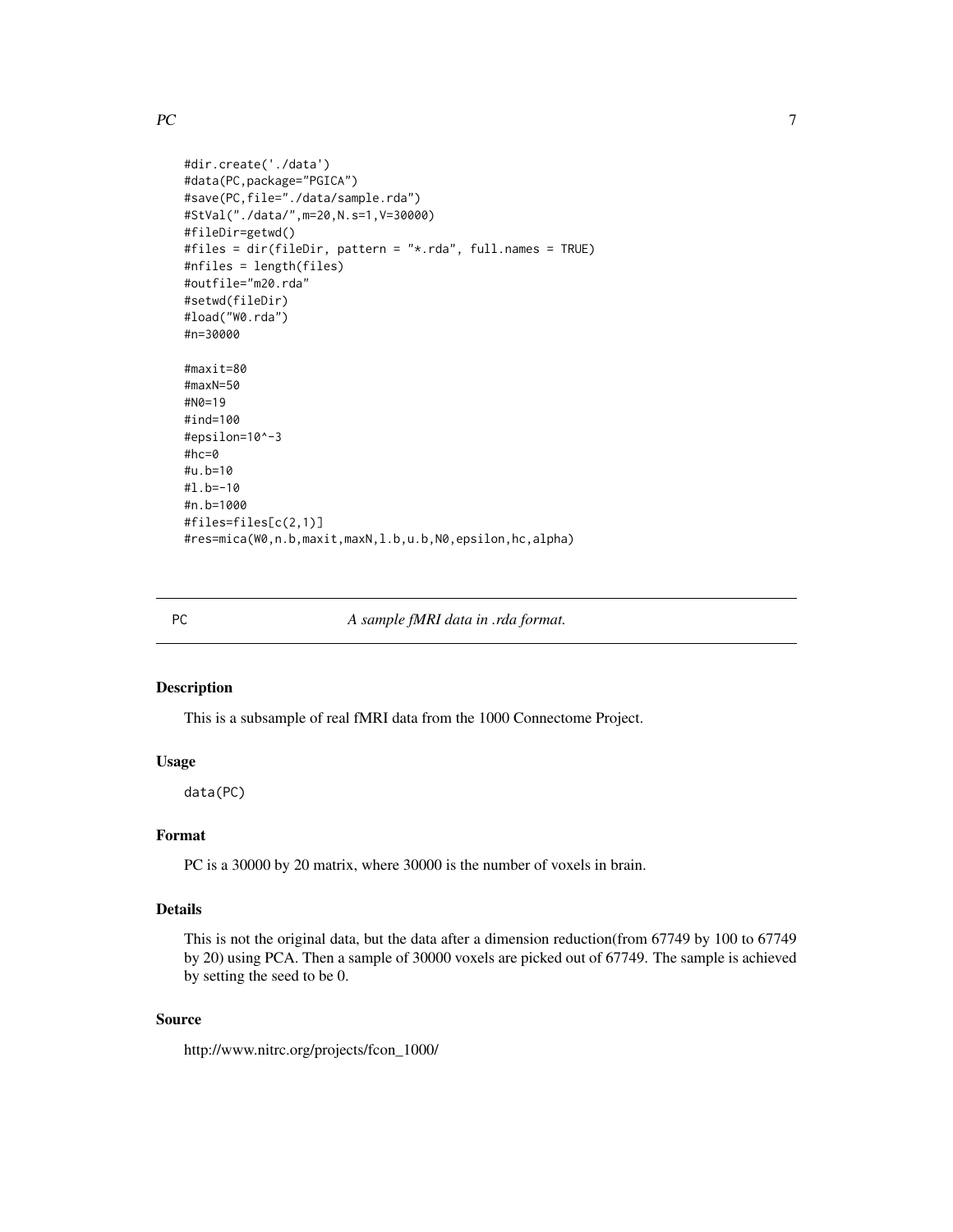#### <span id="page-7-0"></span>References

Ani Eloyan, Ciprian M.Crainiceanu and Brian S. Caffo: Likelihood Based Population Independent Component Analysis

#### Examples

data(PC)

StVal *Computing Starting Values for PGICA*

#### Description

The main function uses a iterative algorithm. This function calculates the starting values for the algorithm.

#### Usage

StVal(fileDir, m = 20, N.s = 150, V = 67749)

#### Arguments

| fileDir | fileDir is a file directory containing the original relatives.                     |
|---------|------------------------------------------------------------------------------------|
|         | m is the number of independent components you want.                                |
| N.s     | N.s is the number of subjects.                                                     |
|         | V is the number of observed signals. In the fMRI case, it is the number of voxels. |

#### Details

We used the PVD algorithm by C.M.Crainiceanu et.al to compute starting values for our algorithm.

#### Value

This function has no returned values, instead it will write the output into .rda files. The W0.rda file contains starting values for W matrix and the appi.rda files are the starting values for S.

#### Author(s)

Ani Eloyan, Shaojie Chen, Lei Huang, Huitong Qiu

#### References

Ciprian M.Crainiceanu, Brian S.Caffo, Sheng Luo, Vadim Zipunikov Population Value Decomposition, A Framework for the Analysis of Image Populations [http://biostats.bepress.com/](http://biostats.bepress.com/jhubiostat/paper220/) [jhubiostat/paper220/](http://biostats.bepress.com/jhubiostat/paper220/)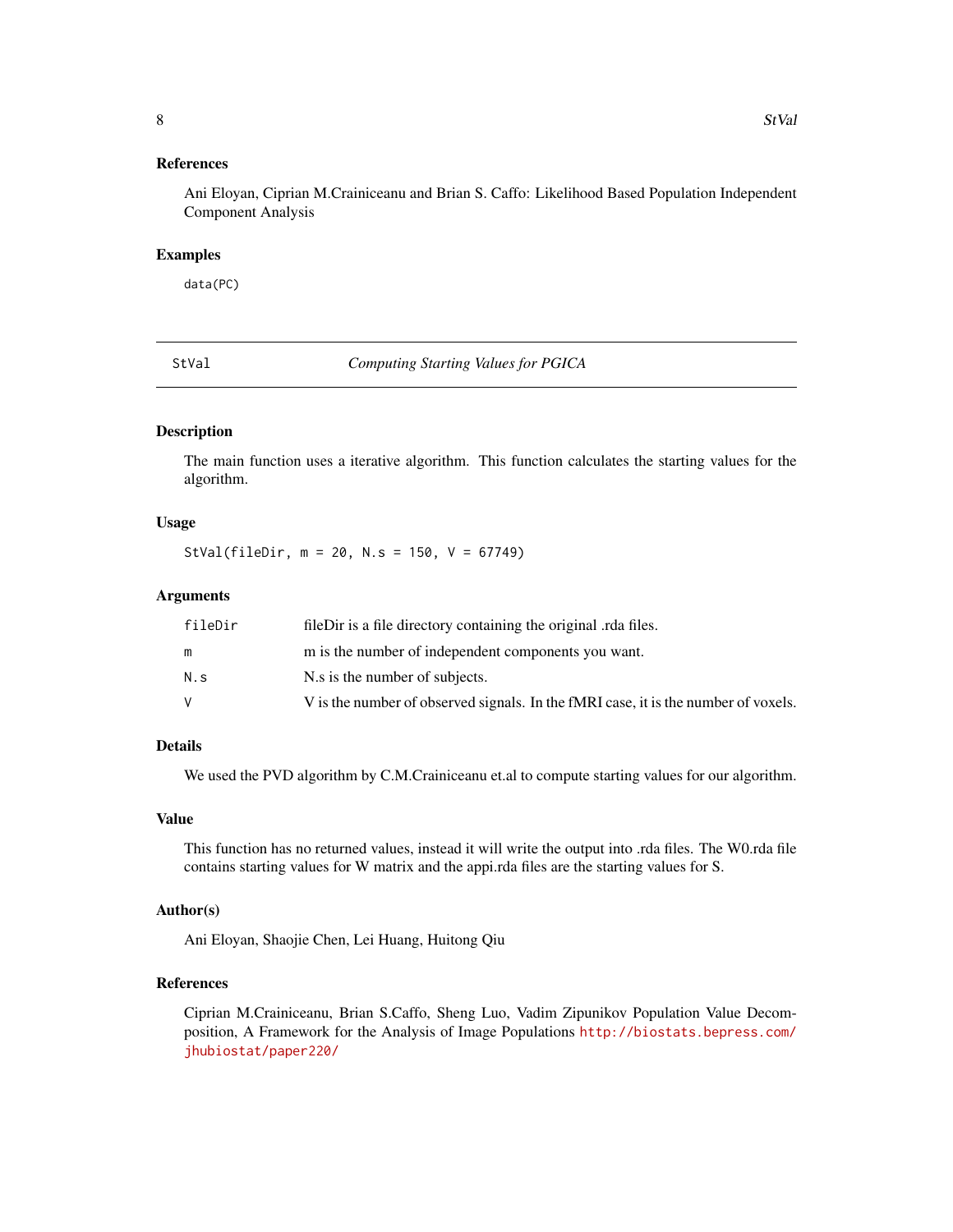StVal 9

#### Examples

```
dir.create('./data')
data(PC,package="PGICA")
save(PC,file="./data/sample.rda")
StVal("./data/",m=20,N.s=1,V=30000)
# You will find files W0.rda and app1.rda under your current working directory
```